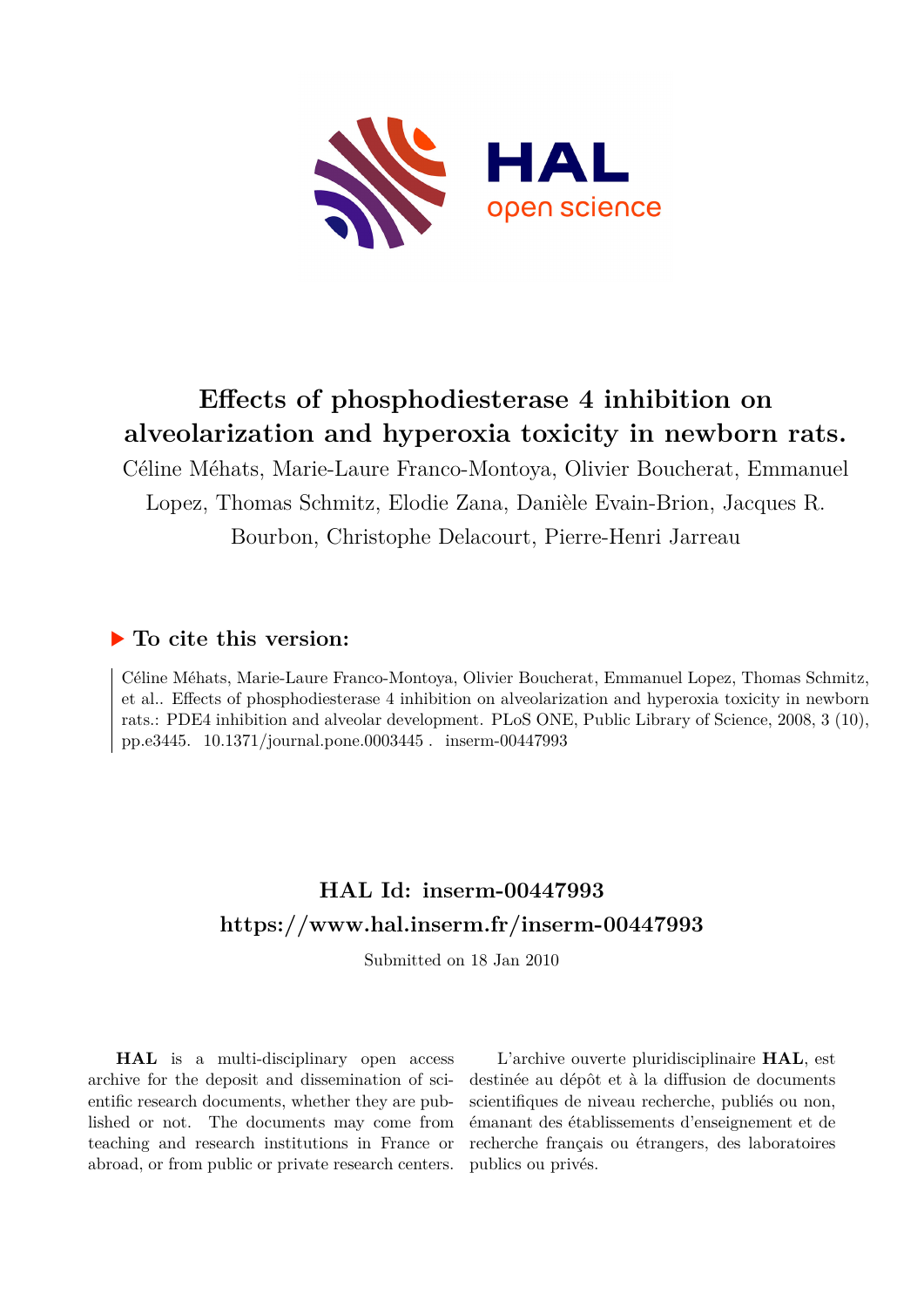# Effects of Phosphodiesterase 4 Inhibition on Alveolarization and Hyperoxia Toxicity in Newborn Rats

Céline Méhats<sup>1,2,5</sup>, Marie-Laure Franco-Montoya<sup>3,5</sup>, Olivier Boucherat<sup>3,5</sup>, Emmanuel Lopez<sup>1,2,5</sup>, Thomas Schmitz<sup>1,2,5</sup>, Elodie Zana<sup>1,5</sup>, Danièle Evain-Brion<sup>1,2,5</sup>, Jacques Bourbon<sup>3,4,5</sup>, Christophe Delacourt<sup>3,4,5</sup>, Pierre-Henri Jarreau<sup>1,2,5</sup>\*

1 Institut National de la Santé et de la Recherche médicale (INSERM) U767, Paris, France, 2 Université Paris Descartes, Faculté de Médecine, Paris, France, 3 INSERM U841, IMRB, équipe 06, Créteil, France, 4 Université Paris 12, Faculté de Médecine, IFR 10, Créteil, France, 5 PremUP, Paris, France

## Abstract

Background: Prolonged neonatal exposure to hyperoxia is associated with high mortality, leukocyte influx in airspaces, and impaired alveolarization. Inhibitors of type 4 phosphodiesterases are potent anti-inflammatory drugs now proposed for lung disorders. The current study was undertaken to determine the effects of the prototypal phosphodiesterase-4 inhibitor rolipram on alveolar development and on hyperoxia-induced lung injury.

Methodology/Findings: Rat pups were placed under hyperoxia (FiO<sub>2</sub>>95%) or room air from birth, and received rolipram or its diluent daily until sacrifice. Mortality rate, weight gain and parameters of lung morphometry were recorded on day 10. Differential cell count and cytokine levels in bronchoalveolar lavage and cytokine mRNA levels in whole lung were recorded on day 6. Rolipram diminished weight gain either under air or hyperoxia. Hyperoxia induced huge mortality rate reaching 70% at day 10, which was prevented by rolipram. Leukocyte influx in bronchoalveolar lavage under hyperoxia was significantly diminished by rolipram. Hyperoxia increased transcript and protein levels of IL-6, MCP1, and osteopontin; rolipram inhibited the increase of these proteins. Alveolarization was impaired by hyperoxia and was not restored by rolipram. Under room air, rolipram-treated pups had significant decrease of Radial Alveolar Count.

Conclusions: Although inhibition of phosphodiesterases 4 prevented mortality and lung inflammation induced by hyperoxia, it had no effect on alveolarization impairment, which might be accounted for by the aggressiveness of the model. The less complex structure of immature lungs of rolipram-treated pups as compared with diluent-treated pups under room air may be explained by the profound effect of PDE4 inhibition on weight gain that interfered with normal alveolarization.

Citation: Méhats C, Franco-Montoya M-L, Boucherat O, Lopez E, Schmitz T, et al. (2008) Effects of Phosphodiesterase 4 Inhibition on Alveolarization and Hyperoxia Toxicity in Newborn Rats. PLoS ONE 3(10): e3445. doi:10.1371/journal.pone.0003445

Editor: Rory Edward Morty, University of Giessen Lung Center, Germany

Received June 17, 2008; Accepted September 23, 2008; Published October 20, 2008

Copyright: © 2008 Mehats et al. This is an open-access article distributed under the terms of the Creative Commons Attribution License, which permits unrestricted use, distribution, and reproduction in any medium, provided the original author and source are credited.

Funding: This work was supported by a Legs Poix grant of la Chancellerie des Universités de Paris 2006.

Competing Interests: The authors have declared that no competing interests exist.

\* E-mail: pierre-henri.jarreau@cch.aphp.fr

### Introduction

Despite recent major advances in perinatal care, very premature infants remain prone to bronchopulmonary dysplasia (BPD), a chronic lung disease. BPD is mainly related to an arrest of lung development, characterized by minimal capillary development and fewer enlarged alveoli [1,2]. Treatments to prevent or alleviate BPD are limited, and no currently available therapy addresses unequivocally these unmet medical needs. New therapeutic strategies are therefore necessary to maintain harmonious alveolar development and prevent BPD.

Alveolarization and distal pulmonary vascular development are intricate events that are affected by a number of insults, including prenatal or postnatal infections, inspired oxygen fraction, and mechanical ventilation [3]. A final common pathway for many of these insults is initiation and persistence of inflammation in immature lungs [4]. Increased concentrations of cytokines and leukemoid reaction have been detected in amniotic fluid and tracheal aspirate from newborns who subsequently developed

BPD [5,6]. Polymorphonuclear neutrophils invade airspaces within hours after birth and persist during the first weeks of life in the airways of these infants [7,8]. Animal studies have demonstrated that neutrophil-induced airway inflammation promotes an arrest of alveolarization, and that inhibiting the neutrophil influx preserves alveolar development in hyperoxiaexposed newborn rats, an experimental model of BPD [9].

Elevated cAMP level suppresses the activity of immune, inflammatory, and epithelial lung cells and inhibits airway remodeling [10]. cAMP is metabolized by cyclic nucleotides phosphodiesterases (PDEs). Among the eleven families of PDEs, the PDE4 family represents the major cAMP-metabolizing enzymes in all immunocompetent cells [10,11]. PDE4 inhibitors are active in a broad spectrum of pulmonary inflammation models and are considered as novel anti-inflammatory drugs in lung disorders [12,13].

We therefore hypothesized that inhibition of PDE4 could prevent inflammation and hence the subsequent alveolarization impairement, and potentially oxygen-induced mortality. We used

PLoS one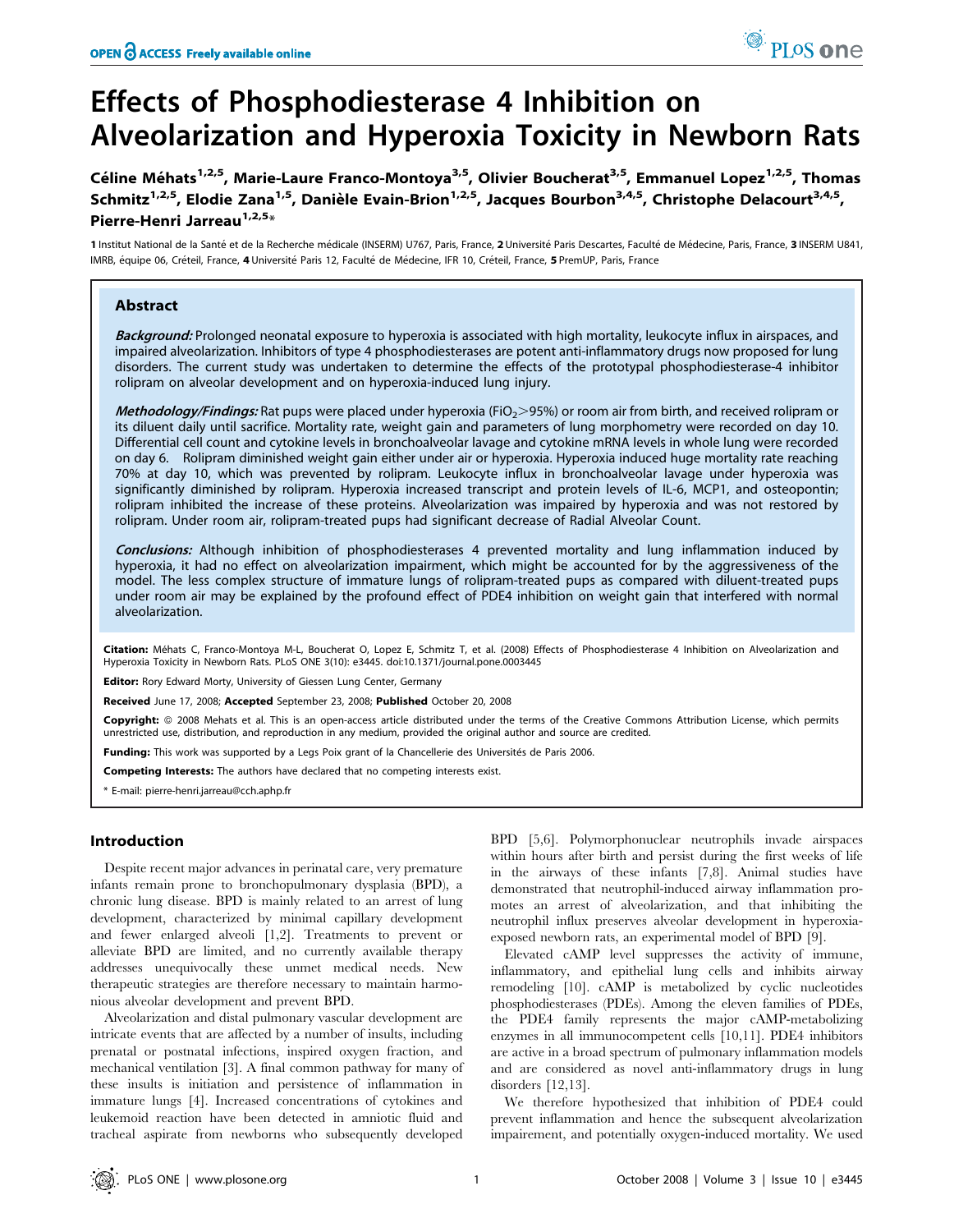the hyperoxia model of BPD to test this hypothesis. We investigated the effect of the PDE4 selective inhibitor rolipram on airway inflammation, mortality rate, weight gain, and the extent of alveolarization assessed by morphometric methods. Inflammation was evaluated on day 6, a time when inflammation is important in this model, and assessed by differential cell count and cytokines levels in bronchoalveolar lavage (BAL) fluid and lung tissue. Alveolarization occurs between day 4 and day 14 in rat [14], and so is better evaluated in the second week of life. Due to very high mortality rate in our model, we chose to study it no later than day 10.

This issue has already been explored recently by de Visser and colleagues [15] who found that PDE4 inhibitor therapy prolonged median survival of hyperoxia-exposed pups, reduced alveolar fibrin deposition, lung inflammation as evaluated by albumin content in BAL and macrophage count in histological studies.

However, possible direct effect of PDE4 inhibition on alveolar development was not evaluated in this study since no data were provided for pups treated with rolipram under room air. The present study confirms partly their data, but indicates that PDE4 inhibition presents, of its own, inhibiting effects on alveolarization.

## Results

## Assessment of inflammation and PDE4 activity at day 6

Inflammatory-cell count in BAL fluid. On day 6 of life, hyperoxia increased 2.5 times the total number of inflammatory cells in BAL (ANOVA  $p<0.05$ ), and induced a preferential recruitment of neutrophils that were increased 10 times as compared with control group (ANOVA  $p$ <0.001). The trend of macrophages to increase slightly was not significant (Figure 1). Rolipram had no effect on inflammatory-cell count under air



Figure 1. Total cell, polymorphonuclear neutrophil, and macrophage counts in BAL from rat pups exposed to hyperoxia and treated or not with rolipram. BAL fluid was collected on day 6 of life from rat pups exposed to normoxia or hyperoxia from birth and either treated with rolipram (n = 6/group) or receiving the diluent alone (littermate controls,  $n = 6/$ group). Total and differential cell counts were performed as described in Materials and Methods. Data are expressed as mean±sem. \* Significantly different from the air-diluent group; † significantly different from the air-rolipram group; { significant difference between oxygen-diluent and oxygen-rolipram groups. doi:10.1371/journal.pone.0003445.g001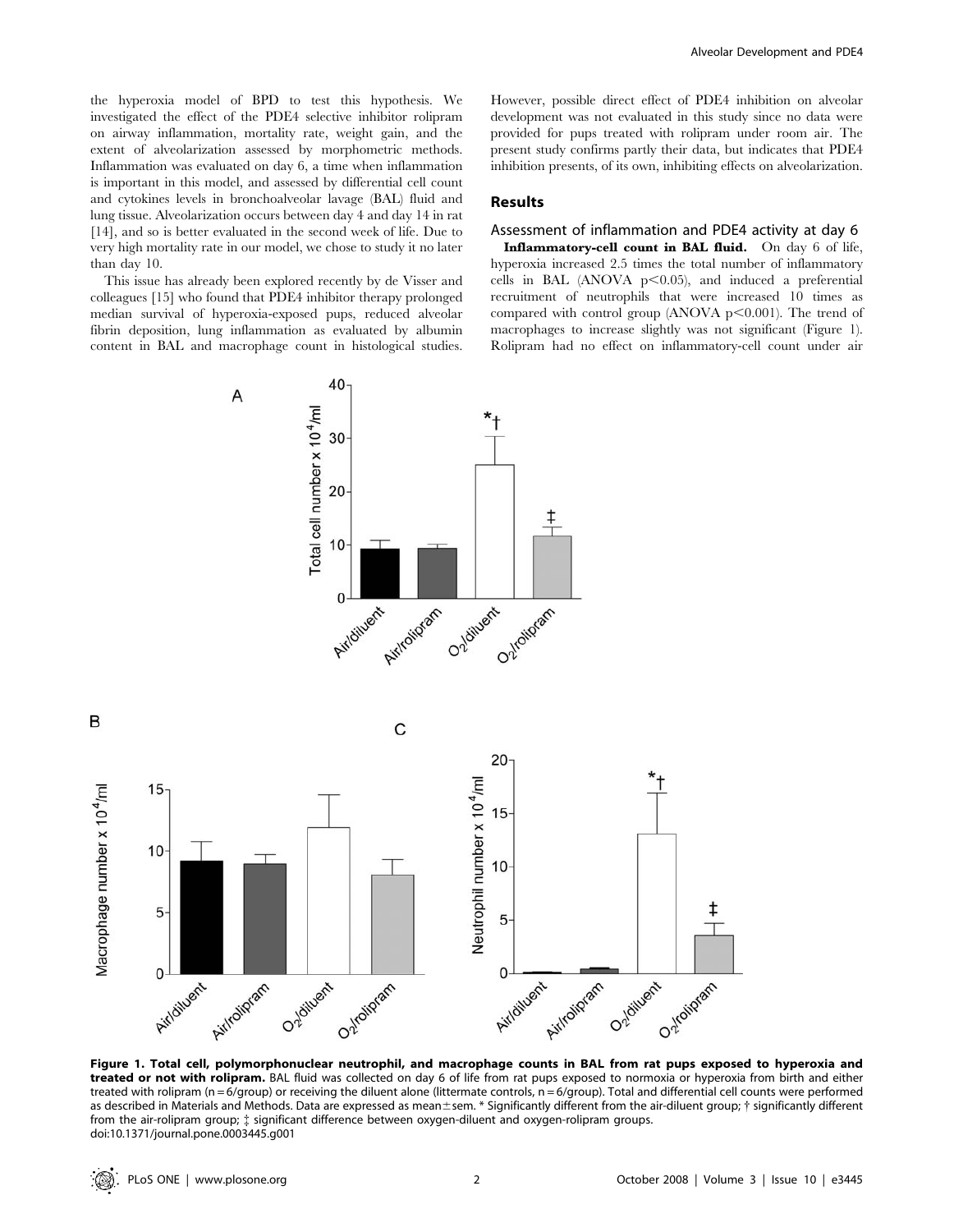condition but prevented totally the hyperoxia-induced increase in total cell number  $(p<0.01)$ , and prevented partly the neutrophil increase  $(p<0.01)$ .

Chemokine and cytokines. Overall, the expression levels of the studied cytokines, considering either mRNAs or proteins, were different among all groups  $(p<0.01$  for each parameter by Kruskall-Wallis analysis). On day 6 of life, hyperoxia induced a huge increase in the protein and mRNA concentrations of IL6, MCP-1, and OPN (Figures 2–3,  $p<0.05$  to  $p<0.01$  by Mann-Whitney U test depending of the parameter). Rolipram administration under air condition affected the protein or mRNA concentrations of none of these factors. By contrast, it prevented the increase of MCP-1 and OPN proteins under hyperoxia ( $p<0.01$  between groups O<sub>2</sub>-diluent and  $O_2$ -rolipram for both). As regards IL-6, the decrease of protein level did not reach significance ( $p = 0.08$ ). Rolipram diminished the OPN mRNA level only under hyperoxia  $(p<0.05$  between groups  $O_2$ -rolipram and  $O_2$ -diluent), although this was nevertheless higher than in the control group  $(p<0.01)$  between groups air-diluent and  $O<sub>2</sub>-relinram)$ .

PDE4 activity and expression. On day 6 of life, whole-lung PDE4 activity was significantly different among all groups  $(p<0.05$ by Kruskall-Wallis analysis). PDE4 activity tended to be higher in the  $O_2$ -diluent group as compared with the air-diluent group, although this did not reach significance  $(p = 0.08)$  (Figure 4). Treatment with rolipram had no effect on PDE4 activity in normoxia, whereas it decreased it under hyperoxia  $(p<0.05)$ . PDE4 family is encoded by four genes designated A through D. Whereas PDE4C is absent from adult lungs, PDE4A, 4B, and PDE4D RNAs are expressed in lungs [16]. Immunoblotting with antibodies raised against PDE4A, PDE4B, and PDE4D proteins evidenced only a slight increase of the immunosignal of a PDE4B band with an apparent molecular weight of 72 kDa (insert in Figure 4).



Figure 2. Concentration of selected chemokine (MCP1) and cytokines (IL-6 and OPN) in BAL of rat pups exposed to hyperoxia and treated or not with rolipram. Concentrations of MCP-1, IL-6, and OPN were measured by multiplex ELISA in BAL fluid, collected at day 6 of life from rat pups exposed to normoxia or hyperoxia from birth and either treated with rolipram ( $n = 4$  or  $5/q$ roup) or receiving the diluent alone (littermate controls,  $n = 4$  or 5/group). Data are expressed as mean $\pm$ sem. \* Significantly different from the air-diluent group;  $\dagger$ significantly different from the air-rolipram group; { significant difference between oxygen-diluent and oxygen-rolipram groups. doi:10.1371/journal.pone.0003445.g002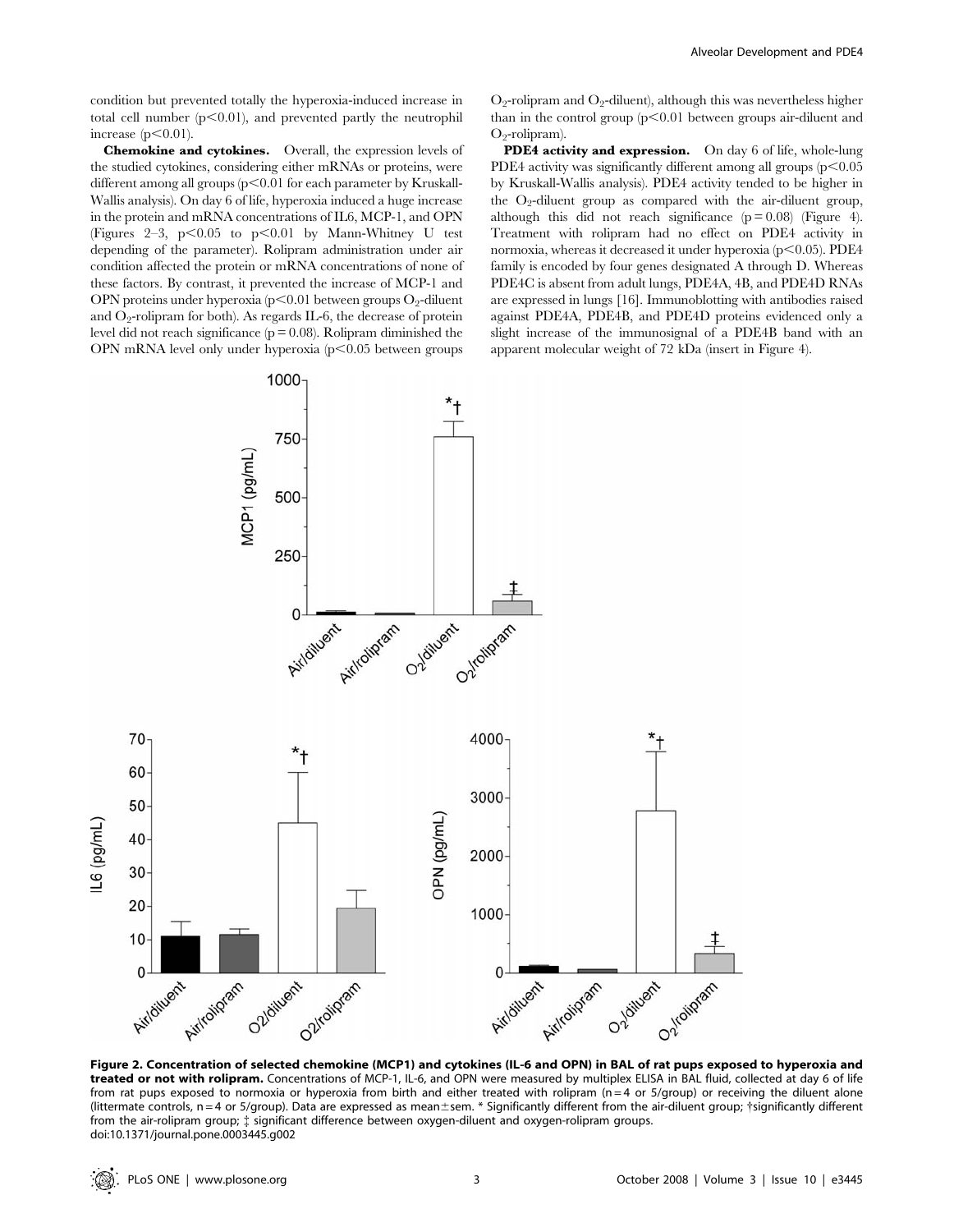

Figure 3. Steady-state mRNA levels of selected chemokine (MCP1) and cytokines (IL-6 and OPN) in whole lungs of rat pups exposed to hyperoxia treated with rolipram. Relative concentrations of MCP-1, IL-6, and OPN mRNAs were determined by real-time RT-PCR in whole lungs collected on day 6 of life from rat pups exposed to normoxia or hyperoxia from birth and either treated with rolipram (n = 4 or 5/group) or receiving the diluent alone (littermate controls,  $n = 4$  or 5/group). Data are expressed as mean $\pm$ sem.  $*$  Significantly different from the air-diluent group;{significantly different from the air-rolipram group; { significant difference between oxygen-diluent and oxygen-rolipram groups. doi:10.1371/journal.pone.0003445.g003

## Assessment of survival, growth and alveolarization at day 10

Survival. Overall, differences among all groups were significant  $(p<0.001$  by Logrank). In keeping with previous studies, hyperoxia induced high mortality, mainly on days 5 and 6 of exposure, reaching 70% in the  $O_2$ -diluent group (Figure 5). Rolipram reduced hyperoxia-induced mortality to  $17\%$ , (p $\leq 0.05$ ) between rolipram-treated and diluent-treated groups in hyperoxia). The differences in survival between rat pups treated by rolipram under hyperoxia and those under air and receiving either rolipram or its diluent were not significant.

Body-weight gain. Gain in body weight was different among all groups  $(p<0.001$  by ANOVA). Hyperoxia impaired weight gain of pups all over the 10 first days of life (Figure 6). Rolipram administration decreased weight gain either under hyperoxia or normoxia in the same proportions. The decrease induced by rolipram was larger than that consecutive to hyperoxia exposure, the day-10 body weight being decreased about one third.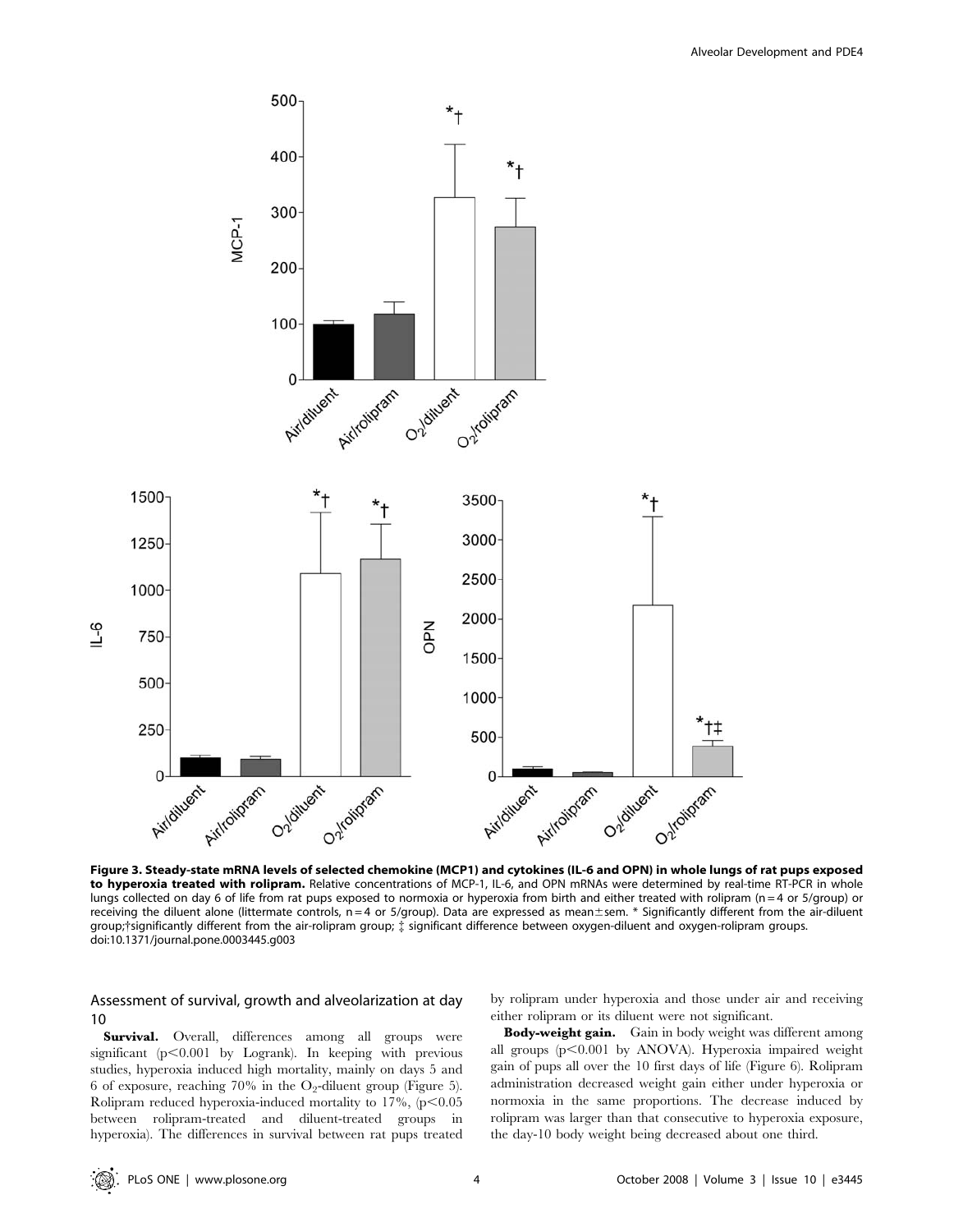

Figure 4. PDE4 activity in whole lung homogenates of rat pups exposed to hyperoxia and treated or not with rolipram. Rat pups exposed to normoxia or hyperoxia from birth and treated with rolipram,  $(n = 5/group)$ , and their littermate controls treated with diluent alone ( $n = 6$ /group) were killed on day 6 of life. Whole lungs were dissected out and homogenized as described in Materials and Methods, and cAMP-PDE activity was measured in the absence or the presence of 10  $\mu$ M rolipram. Data are expressed as mean $\pm$ sem.  $\dagger$ Significantly different from the air-rolipram group; { significant difference between oxygen-diluent and oxygen-rolipram groups. Upper insert: Western blot of PDE4 proteins in whole lung of rat pups exposed to normoxia or hyperoxia from birth, and either treated with rolipram  $(+)$  or receiving the diluent alone  $(-)$ ; pups were killed on day 6 of life. Aliquots of lung homogenates with equivalent protein amount were subjected to 8% SDS-PAGE and immunoblotted with specific anti-PDE4A, PDE4B or PDE4D antibodies. This immunoblot is representative of 3 separate experiments with two different animals/ group/experiment, 6 different animals/group. A loading control was performed with a specific anti-beta actin antibody. doi:10.1371/journal.pone.0003445.g004

#### Lung Morphometry

Gross light-microscopy evaluation of 10-day-old rat lungs suggested that hyperoxia induced enlargement of alveoli, in the diluent-treated as well as in the rolipram-treated groups (Figure 7). Alveoli appeared also underdeveloped in the air-rolipram group.

The results of morphometric analysis are summarized in Table 1.



Figure 5. Survival of rat pups exposed to hyperoxia and treated or not with rolipram. Kaplan-Meier curve representation of survival of rat pups exposed to normoxia (room air) or hyperoxia (Fi  $O<sub>2</sub>$  $>$ 95%) (circles and triangles, respectively), and either treated with rolipram ( $n = 12$ /group, open symbols) or receiving the diluent alone (littermate controls, n = 13/group, closed symbols).\* Significantly different from air-diluent group curve, logrank test,  $p = 0.017$ . doi:10.1371/journal.pone.0003445.g005

a) Lung volume: overall, lung volume and specific lung volume were different among all groups  $(p<0.05$  and  $p<0.01$ , respectively, by Kruskall-Wallis analysis). Hyperoxia decreased lung volume in pups treated by rolipram as well as



Figure 6. Growth of rat pups exposed to hyperoxia and treated or not with rolipram. Growth curves of rat pups exposed to normoxia or hyperoxia (circles and triangles, respectively), and either treated with rolipram (open symbols) or receiving the diluent alone (littermate controls, closed symbols). Values are mean $\pm$ sem. Sixteen to 21 rat pups were included on day 0. \* Significantly different from air-diluent group; { significantly different from air-rolipram group. Note that except for day 1 and day 2, all values of rolipram-treated pups were significantly lower than those of oxygen-diluent-treated pups. doi:10.1371/journal.pone.0003445.g006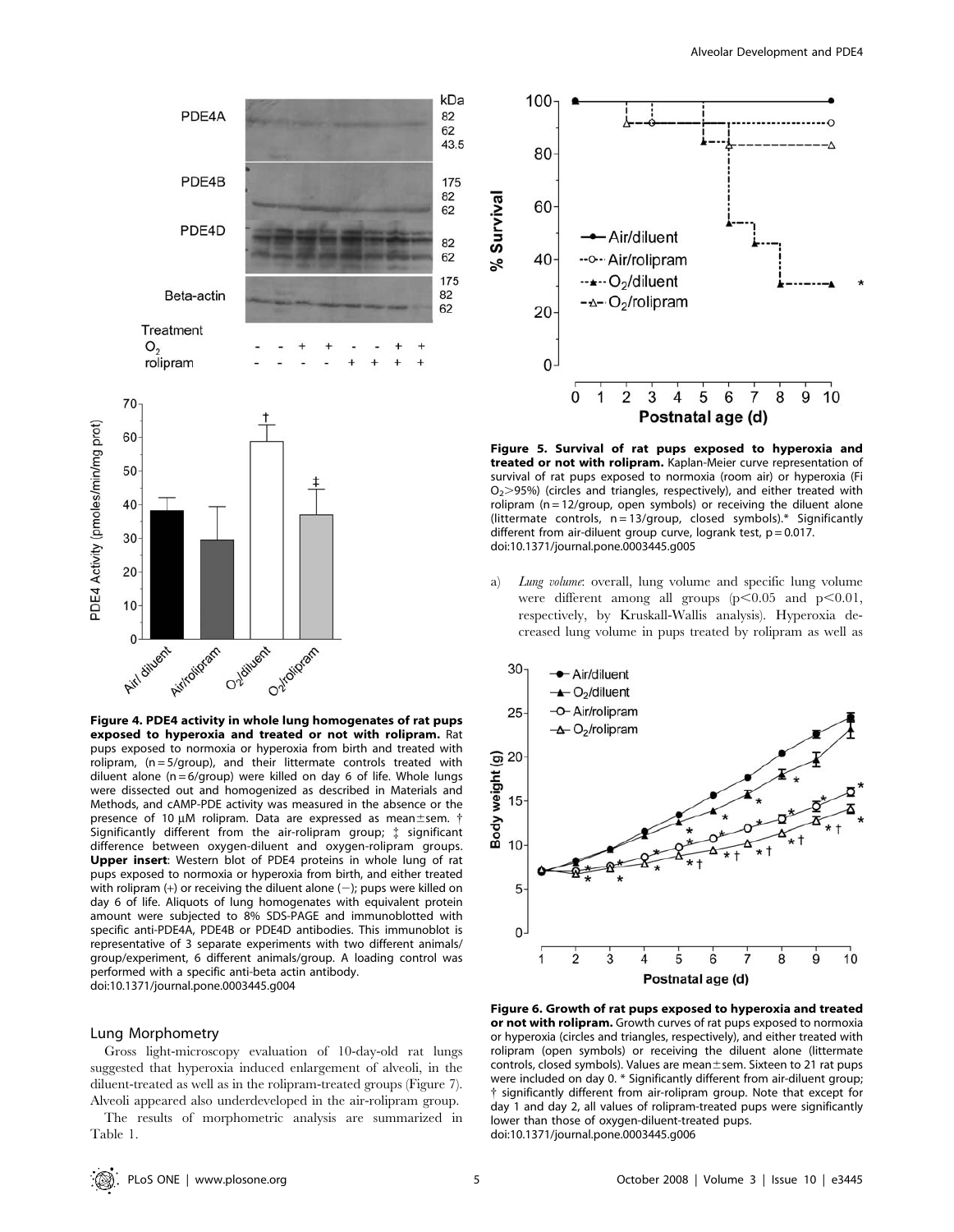

Figure 7. Lung histological appearance showing effects of hyperoxia and rolipram on airspace formation in rat pups. Rat pups were placed under normoxia (room air, A, B) or hyperoxia (Fi O<sub>2</sub>>95%, C, D) from day 0 to day 10 while receiving rolipram (B, D) or diluent (A, C). After fixation at constant pressure, lungs were embedded in paraffin, and 3 µm thick tissue slices were cut throughout the entire lung samples and stained with hematoxylin, phloxine and safran. Photographs of the alveolar region, taken at the same magnification, are presented for each treatment group (bar in C represents 50 µm). Rat pup lungs under hyperoxia exhibited a diffuse, simplified lung structure with enlarged airspaces and fewer secondary septa. Rolipram did not prevent this effect. doi:10.1371/journal.pone.0003445.g007

in those receiving the diluent  $(p<0.05$  for each by Mann-Whitney U test), but did not alter specific lung volume. Rolipram had no effect on absolute lung volume, but increased specific lung volume  $(p<0.01)$  either under hyperoxia or air  $(p<0.01)$ .

- b) Alveolar surface: overall, alveolar-surface density, absolute and specific alveolar-surface areas were significantly different among all groups  $(p<0.001$  for both by Kruskall-Wallis analysis). As expected, hyperoxia decreased drastically the alveolar surface density by 33%, as well as the absolute and specific surface areas by  $44\%$  and  $37\%$ , respectively ( $p<0.01$ ) for rolipram- and diluent-treated pups). Rolipram had no effect on alveolar-surface area density but decreased absolute alveolar-surface area in air-exposed pups by  $17\%$  (p $\leq 0.05$ ) and by  $22\%$ , in O<sub>2</sub>-exposed pups, although this effect did not reach significance  $(p = 0.06)$ . Rolipram increased specific alveolar-surface area by  $20\%$  in air-exposed pups (p $\leq 0.01$ ), and by 22% in those under hyperoxia ( $p$ <0.05) as compared to  $O_2$ -diluent group, but this value remained lower than in groups under air  $(p<0.05)$ .
- c) Parenchymal alveolar volume: overall, the differences were not significant for volume density but were significant for absolute and specific values between groups ( $p<0.05$  and  $p<0.001$ , respectively). Absolute values were decreased by hyperoxia in

both diluent (by 19%) and rolipram groups (by  $14\%$ ) (p $\leq 0.05$ ) for each), but rolipram had by itself no effect on absolute volume, neither in air nor under hyperoxia. Hyperoxia altered specific parenchymal volume neither in rolipram nor in diluent groups. Rolipram increased specific values under hyperoxia by  $38\%$  and in air by  $49\%$  (p $\leq 0.01$  for each).

d) Radial alveolar count (RAC): overall, differences were significant for RAC among groups  $(p<0.01)$ . Hyperoxia decreased significantly RAC in diluent-treated pups by  $49\%$  (p $\leq 0.01$ ) and in rolipram-treated pups by  $35\%$  (p $\leq 0.05$ ). Rolipram decreased RAC in air-exposed pups by  $35\%$  (p $\leq 0.01$ ), but induced no further change in hyperoxia-exposed pups.

## **Discussion**

In the present study, we report that inhibition of PDE4s by rolipram in rat pups exposed to hyperoxia improved survival, decreased lung inflammation as assessed by inflammatory cell count in airspaces and cytokine measurement, but did not prevent hyperoxia-induced impairment of alveolarization. Most importantly, we evidence that rolipram presented by itself deleterious effects in normoxia, including decreased weight gain and defective alveolarization, which had not yet been reported.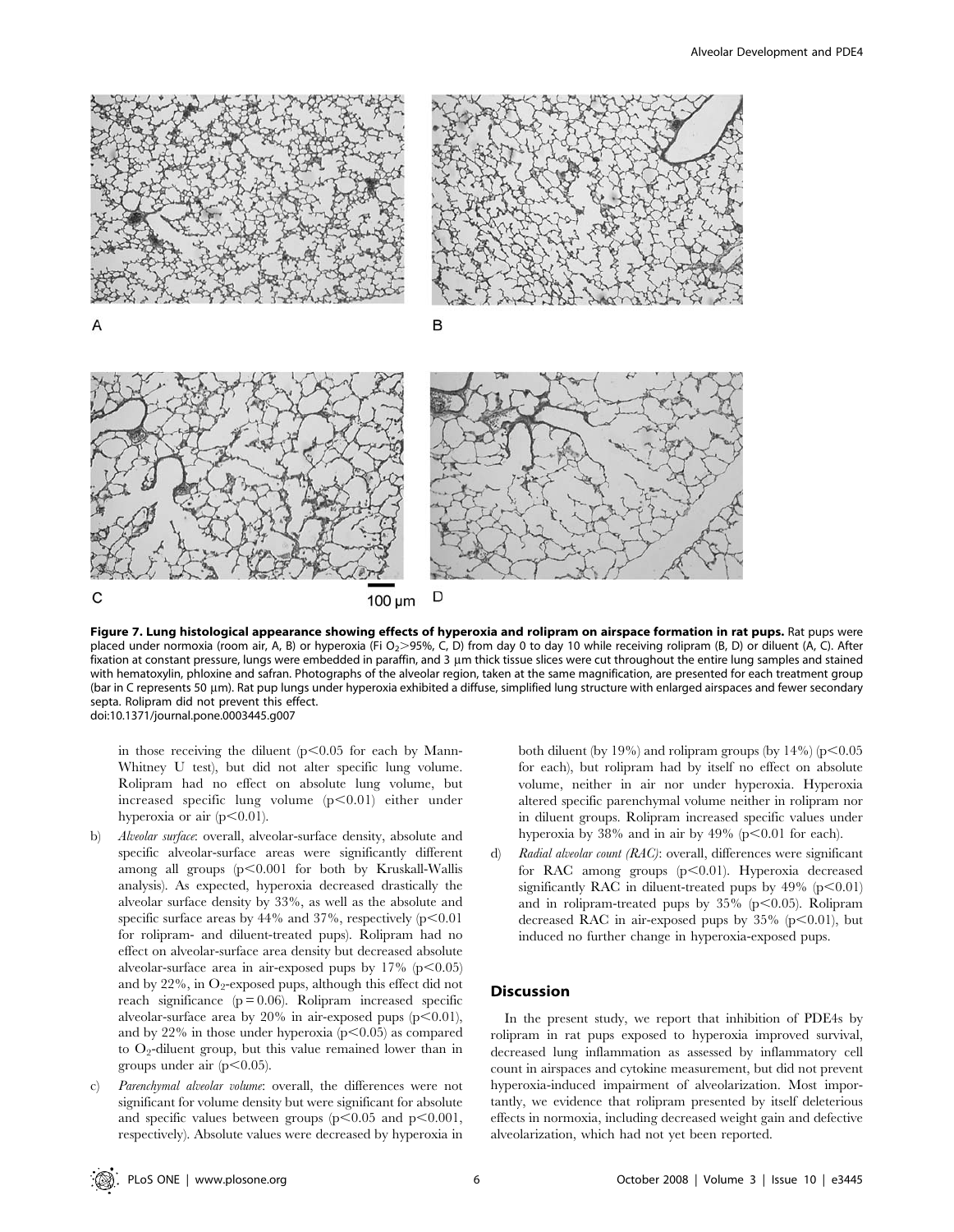#### Table 1. Morphometric measurements.

|                                               | <b>AIR</b>      |                  | <b>HYPEROXIA</b>  |                    |
|-----------------------------------------------|-----------------|------------------|-------------------|--------------------|
|                                               | <b>Diluent</b>  | rolipram         | <b>Diluent</b>    | rolipram           |
|                                               | $(n=6)$         | $(n=6)$          | $(n = 6)$         | $(n=6)$            |
| Body weight at day 10(g)                      | $23.5 \pm 2.3$  | $16.6 \pm 1.7*$  | $19.9 + 2.4$ †    | 12.7±1.48*†‡       |
| Lung volume (cm <sup>3</sup> )                | $1.26 \pm 0.17$ | $1.12 \pm 0.10$  | $1.01 \pm 0.22*$  | $0.97 \pm 0.06*$ † |
| Specific lung volume $(cm3/100 g)$            | $5.01 \pm 0.35$ | $6.81 \pm 0.43*$ | $4.49 \pm 1.10$ † | $7.15 \pm 1.05$ *† |
| Alveolar surface                              |                 |                  |                   |                    |
| Area density ( $\text{cm}^2/\text{cm}^3$ )    | $248 \pm 15$    | $229 + 30$       | $167 + 30*$       | $145 \pm 20$ *†    |
| Absolute area (cm <sup>2</sup> )              | $287 + 34$      | $237 + 33*$      | $162 + 34*$ †     | $127 + 13*$        |
| Specific area (cm <sup>2</sup> /100 q)        | $1143 + 87$     | $1444 \pm 196*$  | 719±222*†         | 924±106*†±         |
| Alveolar Parenchyme (Vvp)                     |                 |                  |                   |                    |
| Volume density (%)                            | $96 + 0.5$      | $96 + 1.4$       | $97 + 1.0$        | $95 \pm 1.5$       |
| Absolute volume (cm <sup>3</sup> )            | $1.21 \pm 0.16$ | $1.07 \pm 0.09$  | $0.98 \pm 0.22*$  | $0.92 \pm 0.06*$ † |
| Specific volume $\text{(cm}^3/100 \text{ q)}$ | $3.9 \pm 0.4$   | $5.9 \pm 0.7*$   | $4.3 \pm 0.5$ †   | $7.0 \pm 0.7$ *†   |
| Radial Alveolar Count                         |                 |                  |                   |                    |
| RAC (n)                                       | $10.5 \pm 0.8$  | $6.9 \pm 1.8*$   | $5.4 \pm 1.3*$    | $4.5 \pm 0.6$ *†   |

Values are mean $\pm$ SD.

significantly different from the air-diluent group.

 $\dagger$ significantly different from the air-rolipram group.

{ significant difference between oxygen-diluent and oxygen-rolipram groups.

doi:10.1371/journal.pone.0003445.t001

Similar to our previous study [17], we studied inflammation at day 6 and alveolarization and mortality at day 10. The choice of day 6 for assessing inflammation is based on the demonstration by Deng et al. [18] that inflammation, as evaluated by accumulation of inflammatory cells in BAL, begins rapidly after initiating hyperoxic exposure and increases with the duration of exposure with a marked significant increase at day 6. Therefore, choosing this stage allowed accurate evaluation of inflammation and its inhibition to be performed at a time when mortality was not yet extensive. Because on the one hand alveolar septation occurs between day 4 and day 14 in the rat pup [14], and is therefore already patent on day 10, and on the other hand mortality became excessive beyond day 10, this stage was chosen to evaluate mortality rate and perform lung morphometric analysis.

Prolonged survival of rat pups under hyperoxia has previously been described with pentoxyfiline (PTX), a nonselective inhibitor of PDEs [19], and more recently with rolipram at a concentration lower than that used herein, as well as with an other PDE4 selective inhibitor, piclamilast [15]. By contrast, PTX treatment did not prolong survival in adult rats after exposure to 95% oxygen [20]. This may be explained by the difference in tolerance to oxygen between neonatal and adult animals. Rolipram is the prototypal PDE4 selective inhibitor, first described more than three decades ago [21], and it is generally admitted that at the dosage used in this study, rolipram has minimal inhibitory effect on other PDE families and does not interfere with unrelated signalling pathways [11]. A new generation of selective PDE4 inhibitors that includes piclamilast has been developed, with progress mainly in pharmacokinetics, albeit they reproduce with constancy the previously described in vitro and in vivo effects of rolipram [22,23]. Thereby, results observed with PTX or piclamilast are certainly related to the capacity of these molecules to inhibit PDE4s. It should be pointed out that de Visser et al. [15] reported, as the result of a pilot experiment, a mortality rate of 33% for pups under hyperoxia and treated with rolipram 0.5 mg/

kg/d, whereas we observed decreased mortality under hyperoxia with this dose. The choice of the latter in the present study is based on our preliminary observations that pups in room air presented high mortality rate with higher doses of rolipram, whereas minimal systemic PDE4 inhibition was achieved at doses below 0.5 mg/kg/d. Strain differences in susceptibility to oxygen and rolipram as well as those in initial weight may account for differences in findings between investigations. We indeed observed that rolipram-induced mortality was higher in thinnest pups. Since in the previous investigation [15], pups were about 2 grams lighter than those in our study on day 1, this represents a likely explanation of the different mortality rates between them.

The precise mechanisms by which PDE4 inhibition confers protection against lethal hyperoxia are still unclear. The role of PDE4s in the response to hyperoxia has been poorly studied. It has been demonstrated that hyperoxia, as well as hypoxia, increased blood level of PDEs [24] especially in young rats, but this was not correlated to mortality. We found a tendency towards higher PDE4 activity levels after hyperoxia for 6 days in lung tissue homogenates, and reported an increase of a 72 kDa PDE4B protein, presumably PDE4B2 [25]. PDE4A and PDE4D isoforms were not modified by hyperoxia. Because PDE4 activity is high and PDE4B2 is constitutively expressed in neutrophils [26], this may be related to the lung influx and sequestration of neutrophils induced by hyperoxia in the first week of life. PDE4 has been implicated in the adhesion of neutrophils to endothelial cells, their chemotaxis, and the production of oxidative burst [22]. In this view, the fact that we documented here a significant decrease in neutrophil count in BAL from rolipram-treated pups associated with a significant decrease of PDE4 activity suggests a specific role for PDE4 in oxygen toxicity. Oxygen insult drives a chronic inflammation involving free radicals, arachidonic acid metabolites, cytokines, chemokines, and recruitment and activation of neutrophils with a further production of reactive substances that react rapidly with proteins, carbohydrates and lipids, thus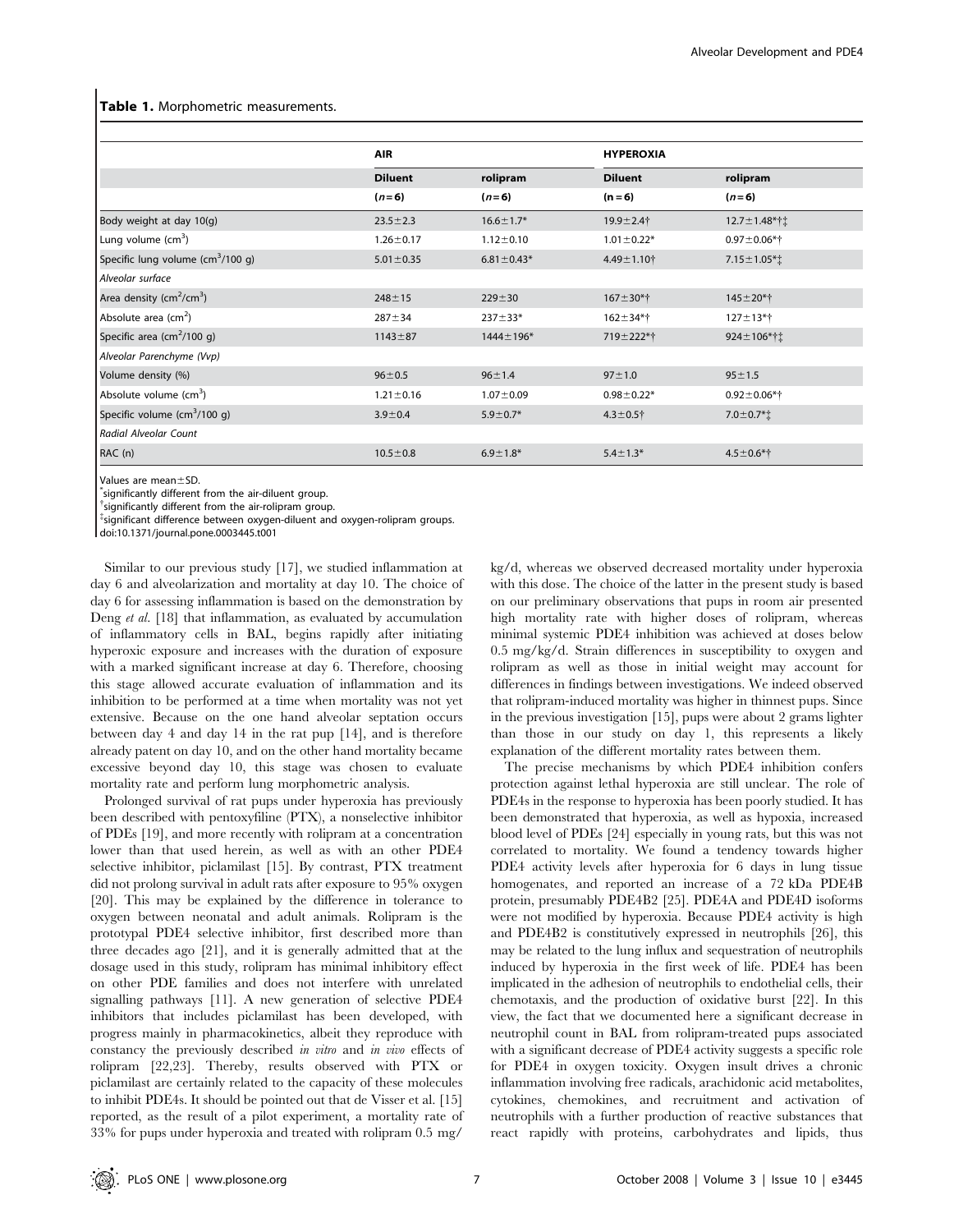disrupting intercellular and intracellular homeostasis [27]. The drastic decrease of neutrophil sequestration in airspaces consecutive to rolipram treatment may thus account for its advantage for survival.

Although we did not address directly the question of oxidative stress, we determined the protein level in BAL and mRNA level in tissue of the key pro-inflammatory chemokine and cytokine MCP-1 and IL-6 to document airway inflammation. These two mediators have been shown to be elevated during hyperoxia [28], and neutralization of MCP-1 alleviated lung oxidant injury [29]. Rolipram treatment decreased significantly the accumulation of these proteins in BAL, although it did not diminish the increase of their mRNAs. This latter finding is discrepant with the study by de Visser and collaborators [15] who showed significant decrease of MCP-1 and IL-6 mRNAs on day 10 of exposure. Differences in timing of PDE4 inhibition between their and our experiments may explain this difference. The fact that these mediators were affected by rolipram only at the protein level might reflect the contribution of neutrophils and rapid turnover of these proteins with absence of accumulation in lungs. Indeed, several investigations demonstrated though a significant PDE4-inhibition effect at the transcriptional level in leukocytes [30], whereas alveolar epithelial cells concomitantly expressed cytokine mRNAs that may be poorly controlled by PDE4s in these cells.

In addition, we also determined OPN at pre- and post translational levels and showed a significant effect of rolipram on both. OPN, a secreted phosphoprotein, exists both as an immobilized ECM molecule in mineralized tissues and as a cytokine that mediates cellular functions involved in inflammation and ECM remodelling [31]. OPN gene expression is low during secondary septation, a key event of alveolarization [32], increases afterwards, and is overexpressed during neonatal hyperoxia [32] and in pulmonary fibrosis [33], the latter being a feature encountered to variable extent in BPD. Thus, PDE4 inhibition exhibits a potent anti-inflammatory effect in early postnatal period, which is consistent with other models of inflammation in the adult and with clinical trials [12,34].

Considering the role of inflammation in the development of BPD, we therefore expected a preventive effect of rolipram on hyperoxia-induced lung injury, including its effects on alveolar development. Consistent with previous experiments using the same approach [17], alveolarization was impaired by hyperoxia, including a significant decrease in alveolar-surface area and RAC. This was the case, however, for diluent-treated as well as for rolipram-treated pups, indicating that rolipram did not restore alveolar surface area and RAC to control values. In their former study, de Visser and coworkers [15] argued for a beneficial effect of PDE4 inhibitors on lung histopathology because they found decreases in septal thickness and alveolar edema despite an absence of effect of PDE4 inhibitors on changes induced by hyperoxia in mean linear intercept. However, our more in-depth morphometric study together with the study of direct effects or rolipram in pups maintained in room air lead to modulate this interpretation. Indeed, rolipram also induced by itself a decrease of absolute alveolar-surface area and RAC in pups maintained in air. This appears suggestive of altered lung development, although this conclusion must be moderated by the observation that all specific values, i.e. when reported to body weight, were increased. Nonetheless, defective alveolarization induced by hyperoxia was not further impaired by rolipram. Neither area and volume densities, nor absolute values and RAC were significantly diminished in rolipram-treated pups under hyperoxia as compared with hyperoxia alone. It is likely that if there were pups presenting more extensively altered alveolarization, they could not survive further and were thus not evaluated.

A major gross side effect that was encountered with rolipram treatment was a significant decrease of weight gain, which is probably responsible for at least a part of altered alveolarization. Whereas pups maintained under hyperoxia showed a significant reduction of body weight gain after 5 days only as compared with those in normoxia, rolipram reduced weight gain already from the first day of injection, and its effect encompassed that of hyperoxia. This effect of rolipram was also observed, although to a lesser extent, by de Visser *et al.* [15] with half the dose used herein, even though they did not report data from a group treated with rolipram in room air. Our data allow us to conclude unequivocally to a significant effect of PDE4 inhibition independent of oxygen exposure. Rolipram may have an adverse effects on food intake most likely because of its adverse effects in the central nervous system and parietal glands that account for nausea, vomiting, and enhanced gastric acid secretion [35]. However, conversely to the previous study [15], we did observe pups nursing properly and gastric milk filling during the whole course of rolipram treatment (data not shown). Toxicological reports during preclinical studies of PDE4 inhibitors demonstrated significant inflammation of the intestinal tract and mesenteric vascularitis that suggest illabsorption of food [36,37]. Clinical studies with rolipram did not report weight loss in adult patients, the main adverse effects being headache, nausea, dizziness, abdominal pain, and vomiting, but it should be emphasized that the effects of PDE4 inhibitors are unknown on an unborn child, a pregnant woman, or a nursing infant. PDE4D knock-out mice, but not PDE4B or PDE4A knockout strains, present growth retardation during their first weeks of life, catching up later in adulthood [38]. A clinical trial evaluating the effect of caffeine, which has nonselective PDE inhibitory properties and is widely used in neonatal intensive care units for preventing apnea of prematurity, induced a significant weight gain reduction in these infants, although the difference was no longer present at two years of life [39,40]. Taken together, these observations suggest that PDE4 inhibitors may indeed interfere with statural growth in the early days of life.

In fact, impaired weight gain in rolipram-exposed pups seems to be the major factor accounting for our lung morphometric results. Massaro et al. [41] previously described a decrease in lung volume and absolute alveolar surface area with increased specific values in undernourished pups. The importance of nutrition in alveolar formation is known even in adult mice, and the rapid onset of genes involved in alveolar formation following refeeding after caloric restriction has been highlighted recently [42]. Therefore, it is difficult to dissociate the effect of rolipram on alveolarization from its weight-gain altering effect, although the decrease of RAC that directly reflects deficient alveolar septation argues for an additional effect independent from that on overall growth.

To conclude, PDE4 inhibition by rolipram displayed a potent inhibiting effect on hyperoxia-induced lung inflammation and mortality, but the direct inhibiting effects of the molecule on rat pup growth and lung development do not allow one to conclude favourably about its possible protective effect towards impaired lung alveolarization. Due to this side effects, it is certainly too early to propose a therapeutic role of PDE4 inhibition in the prevention of altered lung development. Nevertheless, the model of altered lung development used here is extremely aggressive, and the part of oxidant injury and inflammatory response cannot really be distinguished. Therefore, studying PDE4 inhibition in other models of arrested alveolarization, more purely inflammatory, as well as the use of a local instead of a systemic route should be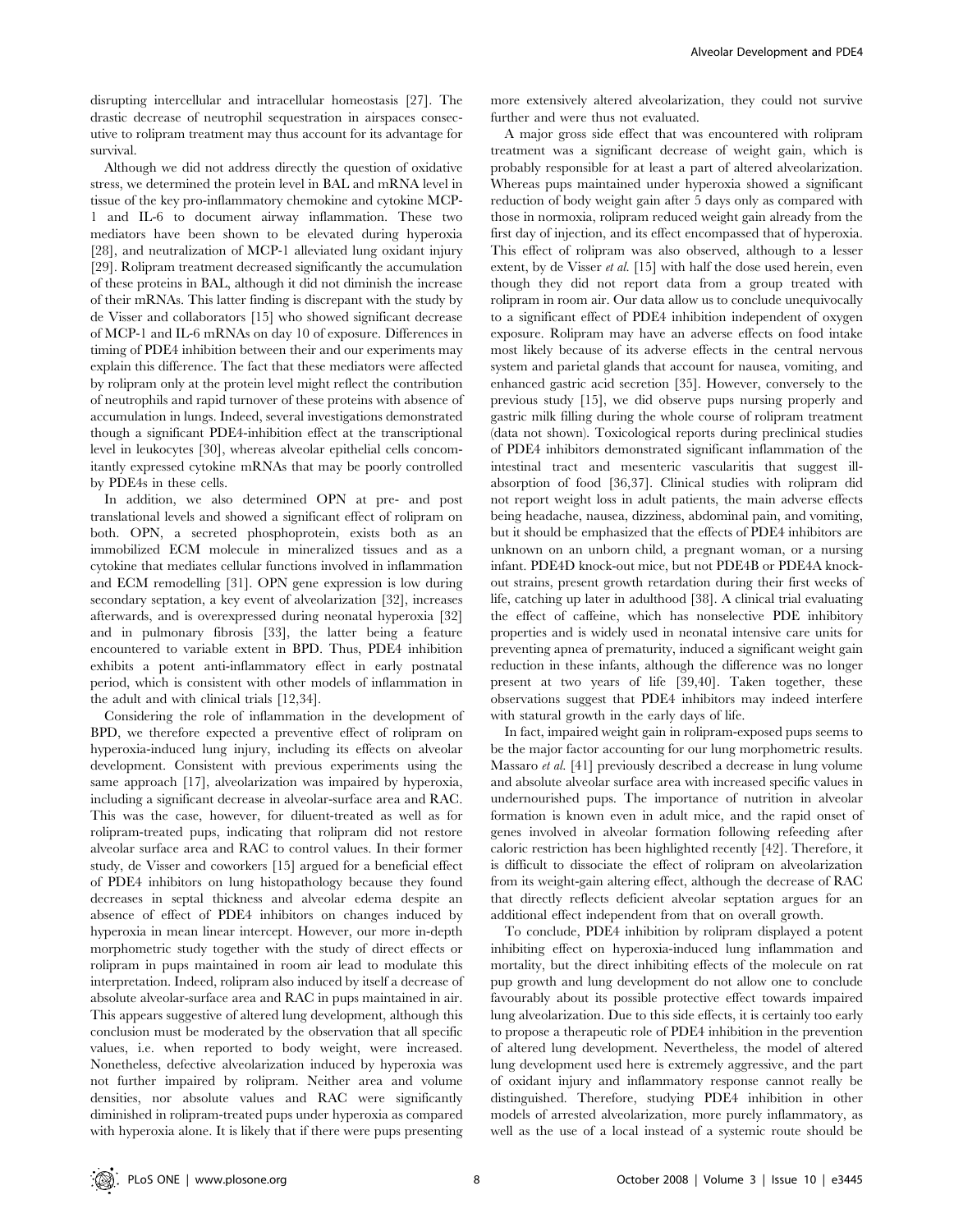considered. Moreover, the possible involvement of PDE4s in lung development is completely unknown and requires specific studies.

## Materials and Methods

Details are available as as supporting information; see Materials and Methods S1.

#### Animals and hyperoxic exposure

All animal procedures were approved by our Institutional Committee on Animal Use and Care. Pregnant Sprague-Dawley rats were purchased from Charles River Laboratories (Saint-Germain sur l'Arbresle, France). Rat pups born in the laboratory and their dams were placed in chambers (Charles River) run in parallel under  $Fi_{Q2}$ either $>95\%$  or  $= 21\%$  (room air) as previously reported, from day 0 to day 6 or 10 [17]. The dams were exchanged daily between  $O_2$ -exposed and room air-exposed litters to avoid lethal oxygen toxicity. Rat pups were weighed every day.

#### Rolipram treatment

Rat pups received daily either an intraperitoneal injection of 0.5 mg/kg/d of rolipram (Sigma-Aldrich, St Louis, MI) or its vehicle (ethanol 0.05%), hereafter referred to as the diluent. The dose of 0.5 mg/kg/d was chosen after performing a pilot study with i.p. doses of rolipram ranging from 0.2 to 3 mg/kg/d, which showed high mortality at the highest doses and minimal systemic PDE4 inhibition at the lowest doses. This dose is twice the one used in previous study [15] in which high mortality rate was reported for 0.5 mg/k/d.

#### Sample collection and bronchoalveolar lavage

Rat pups were killed by an intraperitoneal overdose of sodium pentobarbital (70 mg/kg, Ceva, Libourne, France) and were bled by aortic transsection. Lungs were either immediately lavaged, or fixed for morphometric/morphologic analysis, or dropped in liquid nitrogen and kept frozen at  $-80^{\circ}$ C for further RNA extraction or protein immunoassay. BAL was performed using a total of 4 ml sterile saline; BAL fluid was centrifuged and total and differential cell counts were performed.

### Chemokine/Cytokine measurements in BAL

Measurements of MCP-1, IL-6, and osteopontin (OPN) protein concentrations were performed using the Searchlight<sup>TM</sup> multiplex sample testing by Endogen, PerbioScience (Brebieres, France).

#### Determination of mRNA steady-state level in lung tissue

Total RNA was extracted using Trizol<sup>TM</sup> reagent (Invitrogen, Cergy-Pontoise, France). First-strand cDNAs were synthesized from 2  $\mu$ g of RNA using the Superscript II reverse transcriptase, and random hexamer primers (Invitrogen). Real-time PCR was

#### References

- 1. Bourbon J, Boucherat O, Chailley-Heu B, Delacourt C (2005) Control mechanisms of lung alveolar development and their disorders in bronchopulmonary dysplasia. Pediatr Res 57: 38R–46R.
- 2. Kinsella JP, Greenough A, Abman SH (2006) Bronchopulmonary dysplasia. Lancet 367: 1421–1431.
- 3. Baraldi E, Filippone M (2007) Chronic lung disease after premature birth. N Engl J Med 357: 1946–1955.
- 4. Kallapur SG, Jobe AH (2006) Contribution of inflammation to lung injury and development. Arch Dis Child Fetal Neonatal Ed 91: F132–135.
- 5. Yoon BH, Romero R, Jun JK, Park KH, Park JD, et al. (1997) Amniotic fluid cytokines (interleukin-6, tumor necrosis factor-alpha, interleukin-1 beta, and interleukin-8) and the risk for the development of bronchopulmonary dysplasia. Am J Obstet Gynecol 177: 825–830.

conducted using sequence-specific primers and ''18S rRNA'' as a reference with aid of ABI PRISM® 7000 Sequence Detection System (Applied Biosystems, Courtaboeuf, France).

## Phosphodiesterase activity and western blot analysis

Whole lung tissues were homogenized in hypotonic buffer. PDE activity was assayed using a modification of the Thompson and Appleman's method [43] as described previously [44]. For western blotting of PDE4, samples were boiled in Laemmli buffer, subjected to SDS-PAGE, and immunoblotted with polyclonal rabbit anti-PDE4A (AC55), polyclonal PDE4B (K118) and monoclonal PDE4D (M3S1) antibodies as previously described [45]. Correction for variations in loading was performed by blotting with an antibody raised against beta-actin (Sigma, A2066). Membranes were incubated in chemiluminescent detection reagent (ECL, GE Healthcare Life Sciences, Velizy, France), then exposed to KODAK BioMax MS film. Other sets of antibodies were used for additional controls: sheep polyclonal antibodies raised against PDE4A, PDE4B, and PDE4D [46] and gave identical results.

#### Morphometry analysis

Lungs were fixed at constant pressure as described previously [47]. Alveolar surface density (Svap) was determined using point counting and mean linear intercept methods described by Weibel and Cruz-Orive [48]. Absolute surface area (Sa) per lung was calculated by multiplying surface density by lung volume. Radial alveolar count (RAC) was also performed [49,50,51].

#### Statistical analysis

Multiple group comparisons were performed using either ANOVA or Kruskall-Wallis analysis, and two-group comparisons were made by Fishers post hoc test or Mann-Whitney U test, as appropriate. Survival was evaluated by Kaplan-Meier survival function and the logrank test. Calculations were performed with Statview<sup>®</sup> software (5.0, SAS Institute Inc, North Carolina). A P  $value<0.05$  was considered to be statistically significant.

#### Supporting Information

#### Materials and Methods S1

Found at: doi:10.1371/journal.pone.0003445.s001 (0.05 MB DOC)

#### Author Contributions

Conceived and designed the experiments: CM CD PHJ. Performed the experiments: CM MLFM OB EL TS EZ PHJ. Analyzed the data: CM MLFM DEB JRB CD PHJ. Contributed reagents/materials/analysis tools: DEB JRB CD. Wrote the paper: CM JRB PHJ.

- 6. Zanardo V, Savio V, Giacomin C, Rinaldi A, Marzari F, et al. (2002) Relationship between neonatal leukemoid reaction and bronchopulmonary dysplasia in low-birth-weight infants: a cross-sectional study. Am J Perinatol 19: 379–386.
- 7. Hsiao R, Omar SA (2005) Outcome of extremely low birth weight infants with leukemoid reaction. Pediatrics 116: e43–51.
- 8. Merritt TA, Cochrane CG, Holcomb K, Bohl B, Hallman M, et al. (1983) Elastase and alpha 1-proteinase inhibitor activity in tracheal aspirates during respiratory distress syndrome. Role of inflammation in the pathogenesis of bronchopulmonary dysplasia. J Clin Invest 72: 656–666.
- 9. Auten RL Jr, Mason SN, Tanaka DT, Welty-Wolf K, Whorton MH (2001) Anti-neutrophil chemokine preserves alveolar development in hyperoxiaexposed newborn rats. Am J Physiol Lung Cell Mol Physiol 281: L336–344.